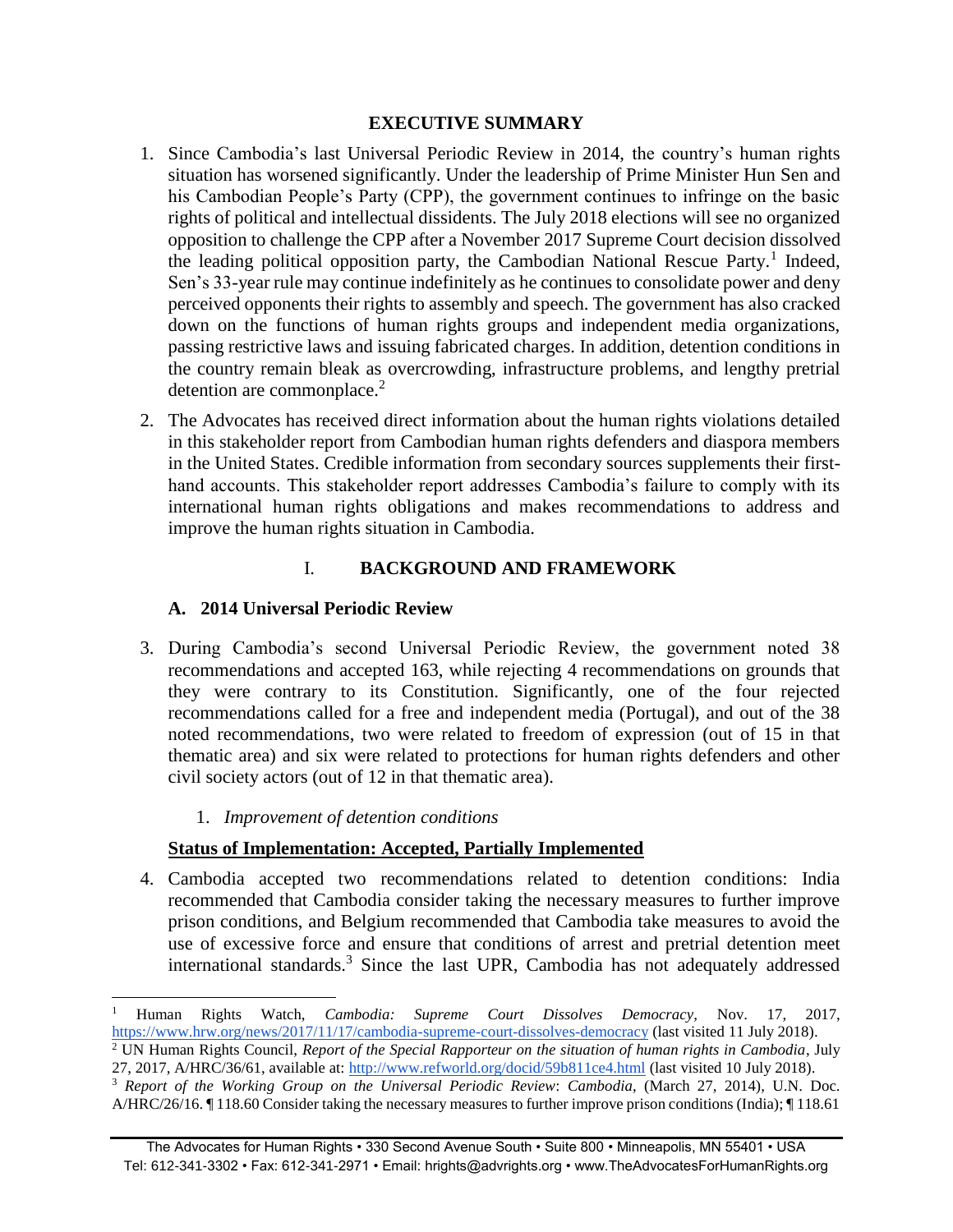lengthy pretrial detention or the substandard pre-trial and post-conviction prison infrastructure.

### 2. *Freedom of expression, assembly, and association*

### **Status of Implementation: Accepted and Noted, Not Implemented**

5. Cambodia accepted 12 recommendations to protect and promote the rights of freedom of expression, assembly and association, and to comply with international standards.<sup>4</sup> The government noted two recommendations from The Netherlands and The United States related to ensuring free access to and freedom of expression on electronic media, liberalizing electronic media ownership rules, and amending the Penal Code to bring the national law in conformity with Cambodia's international obligations on freedom of expression.<sup>5</sup> Cambodia rejected one recommendation that specifically requires the revocation of two articles of the Penal Code and the Press Law to protect free and

Take measures to avoid the use of excessive force and ensure that conditions of arrest and pretrial detention meet international standards (Belgium). Also available online at [http://www.ohchr.org/EN/HRBodies/UPR/Pages/KHIndex.aspx.](http://www.ohchr.org/EN/HRBodies/UPR/Pages/KHIndex.aspx)

<sup>4</sup> *Report of the Working Group on the Universal Periodic Review*: *Cambodia*, (March 27, 2014), U.N. Doc. A/HRC/26/16. ¶ 118.15; Review the penal code to ensure it aligns with Cambodia's obligations under the International Convention on Civil and Political Rights pertaining to freedom of expression and take the necessary actions to amend or repeal any articles which do not meet these obligations (Canada); ¶ 118.16 Revise the Penal Code in order to bring it into line with international standards and Cambodia's obligations under the International Covenant on Civil and Political Rights (Belgium); ¶ 118.18 Adopt legislative and other measures that promote the enjoyment of freedom of expression (Botswana);

<sup>¶ 118.19</sup> Take action to ensure that Cambodian legislation enables all political parties, labour unions and other civil society groups to exercise their rights to freedom of expression, association and peaceful assembly; and that peaceful demonstrations can occur safely and without fear of intimidation or excessive use of force on the part of the Cambodian authorities (Canada); ¶ 118.20 Revise the Penal Code as well as other laws so that they comply with international freedom of expression standards and prevent the harassment of human rights defenders, journalists and NGOs (Czech Republic); ¶ 118.21 Take steps to bring Cambodia's laws and practices into line with existing international human rights standards in relation to freedom of expression, including press freedom (Ireland); ¶ 118.106 Ensure the right of individuals and organizations to defend and promote human rights, including protection and promotion of the rights of freedom of expression, assembly and association (Colombia);

<sup>¶ 118.107</sup> Ensure the protection of workers exercising the right to freedom of peaceful assembly and association and enable the full implementation of the right to freedom of expression in the country (Croatia); ¶ 118.108 Actively protect the rights to freedom of expression and to peaceful assembly by ensuring that any restriction on those rights is lawful, necessary and proportionate (New Zealand); ¶ 118.109 Adopt and implement effective measures in order to prevent the use of violence against demonstrators, in accordance with the Law on Peaceful Assembly, and enable all groups, including those expressing dissenting views, to have their rights to freedom of peaceful assembly and association fully restored (Czech Republic); ¶ 118.110 Ensure freedom of assembly and association and recognize the importance of trade unions and a diverse civil society in a democracy (Netherlands); ¶ 118.111 Ensure full respect, in law and in practice, for the freedom of

peaceful assembly and of association, consistent with international law (Australia). Also available online at [http://www.ohchr.org/EN/HRBodies/UPR/Pages/KHIndex.aspx.](http://www.ohchr.org/EN/HRBodies/UPR/Pages/KHIndex.aspx)

<sup>5</sup> *Report of the Working Group on the Universal Periodic Review*: *Cambodia*, (March 27, 2014), U.N. Doc. A/HRC/26/16. ¶ 119.26 Develop an action plan ensuring that Internet laws comply with Cambodia's commitment to guarantee freedom of expression and information, so as to ensure free access to electronic media, liberalize electronic media ownership rules and allow national bloggers, journalists, other Internet users and NGOs to play a full and active role in promoting and protecting human rights (Netherlands); ¶ 119.27 Repeal or amend relevant articles of the Penal code, such as those regarding defamation or the discrediting of judicial decisions, which would bring Cambodia's domestic legislation into line with its international human rights obligations on freedom of expression (United States). Also available online at [http://www.ohchr.org/EN/HRBodies/UPR/Pages/KHIndex.aspx.](http://www.ohchr.org/EN/HRBodies/UPR/Pages/KHIndex.aspx)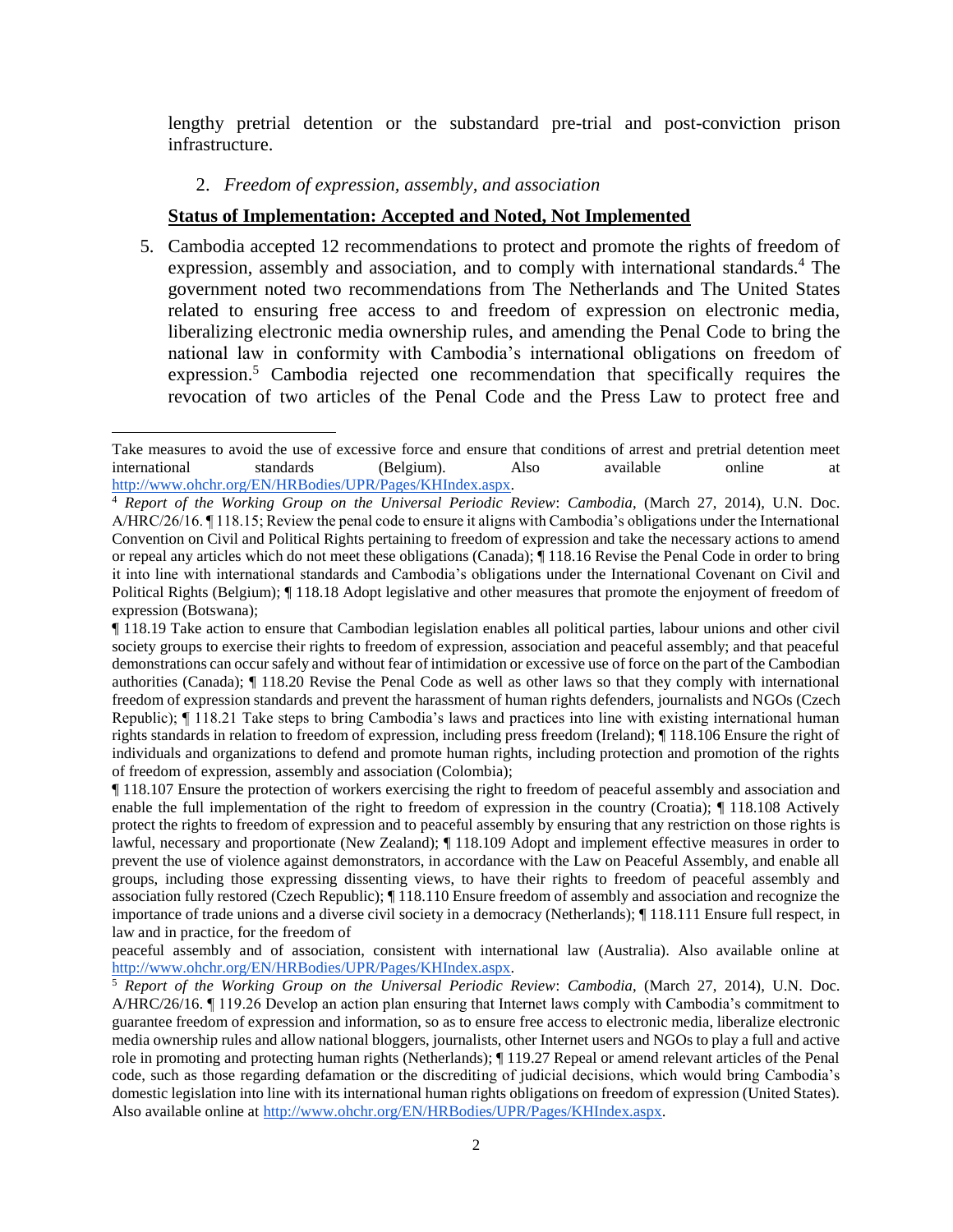independent media.<sup>6</sup> Since the last UPR, the government has not implemented any accepted recommendations related to freedom of expression, assembly, or association and continues to pass laws that restrict those rights.

#### 3. *Protection of human rights defenders, protesters, and opposition party members.*

#### **Status of Implementation: Accepted and Noted, Not Implemented**

6. Cambodia accepted six recommendations related to protecting human rights defenders,<sup>7</sup> but noted six other recommendations that specifically mentioned violence against protestors, journalists, and/or opposition party members.<sup>8</sup> Since the last UPR, the government continues to persecute dissenting voices and has failed to implement recommendations in this thematic area.

#### **B. Domestic Legal Framework**

7. The 1993 Constitution of the Kingdom of Cambodia recognizes fundamental human rights, including: the right to political participation (Art. 35); the rights to strike and participate in peaceful demonstrations (Art. 37); the right to be free from physical abuse and arbitrary detention (Art. 38); the rights to freedom of expression, free press, and assembly (Art. 41);

<sup>6</sup> *Report of the Working Group on the Universal Periodic Review*: *Cambodia*, (March 27, 2014), U.N. Doc. A/HRC/26/16. ¶ 118.22 Protect free and independent media, namely through the revocation of article 305 of the Penal Code and article 13 of the Press Law (Portugal). Also available online at [http://www.ohchr.org/EN/HRBodies/UPR/Pages/KHIndex.aspx.](http://www.ohchr.org/EN/HRBodies/UPR/Pages/KHIndex.aspx)

<sup>7</sup> *Report of the Working Group on the Universal Periodic Review*: *Cambodia*, (March 27, 2014), U.N. Doc. A/HRC/26/16. ¶ 118.20 Revise the Penal Code as well as other laws so that they comply with international freedom of expression standards and prevent the harassment of human rights defenders, journalists and NGOs (Czech Republic); ¶ 118.112 Ensure that the rights of human rights defenders are respected, in line with the recommendations accepted by Cambodia during the first UPR cycle (Belgium); ¶ 118.113 Adopt the necessary measures to respect and protect human rights defenders (Chile); ¶ 118.114 Take all necessary measures for the protection of human rights defenders, particularly by prosecuting the perpetrators of violence against, or intimidation of, them (France); ¶ 118.115 Protect the rights of human rights defenders (Germany); ¶ 118.116 Ensure that the right of human rights defenders to conduct their work without hindrance, intimidation or harassment is respected and protected, as recommended in the previous cycle and accepted by Cambodia (Ireland). Also available online at [http://www.ohchr.org/EN/HRBodies/UPR/Pages/KHIndex.aspx.](http://www.ohchr.org/EN/HRBodies/UPR/Pages/KHIndex.aspx)

<sup>8</sup> *Report of the Working Group on the Universal Periodic Review*: *Cambodia*, (March 27, 2014), U.N. Doc. A/HRC/26/16. ¶ 119.21 Investigate impartially cases of use of excessive force against protesters and cases of killings during the recent demonstrations (Czech Republic);  $\P$  119.22 Review all legal cases against individuals who are detained under criminal or judicial investigation on account of the exercise of their right to freedom of expression, as provided in the International Covenant on Civil and Political Rights (Denmark); ¶ 119.23 Ensure a favourable climate for the activities of human rights defenders, journalists and other civil society actors (Tunisia); ¶ 119.24 Protect opposition party members, journalists and human rights defenders from harassment and arbitrary arrest and lift all restrictions to peaceful demonstrations (Portugal);

<sup>¶ 119.28</sup> Ensure that the right of human rights defenders to conduct their work without hindrance, intimidation or harassment is respected and protected, as recommended in the previous cycle and accepted by Cambodia (Ireland);  $\P$ 119.29 Also available online at [http://www.ohchr.org/EN/HRBodies/UPR/Pages/KHIndex.aspx.](http://www.ohchr.org/EN/HRBodies/UPR/Pages/KHIndex.aspx)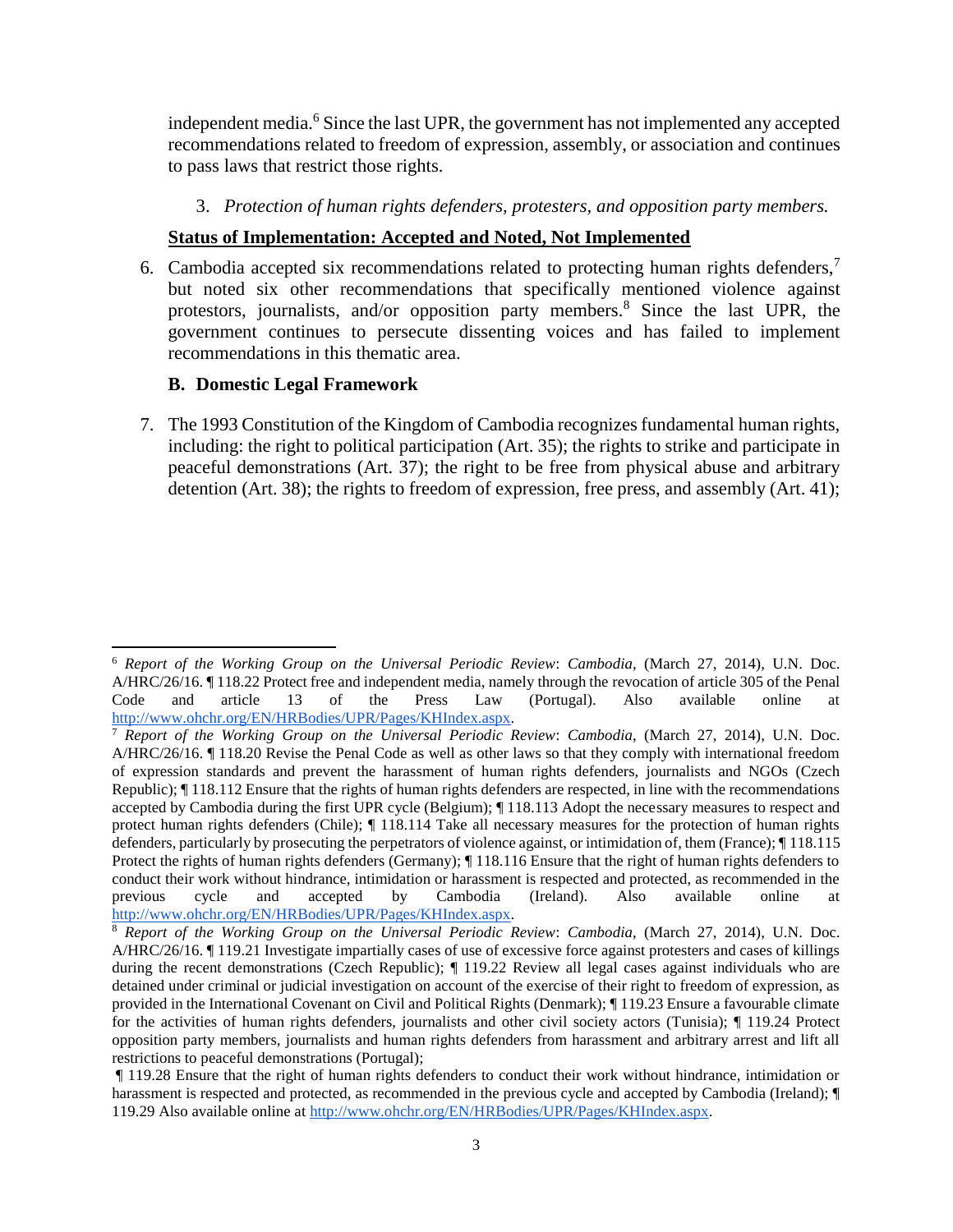and the right to freedom of association and political party  $(Art 42)$ .<sup>9</sup> The Constitution calls for legislation to give effect to these rights.<sup>10</sup>

- 8. The 2009 Penal Code contains nine provisions that threaten the expressive rights of people in Cambodia.<sup>11</sup> These provisions criminalize public defamation (Article 305), public insult (Article 307), slanderous denunciation (Article 311), incitement to commit a crime (Article 495), incitement to discrimination (Article 496), contempt (Article 502), publication of comments intended to influence a court (Article 522), discrediting a judicial decision (Article 523), and false denunciation to judicial authority (Article 524).<sup>12</sup>
- 9. The 1995 Law on the Press prohibits the press from publishing or reproducing "false information that humiliates or contempts national institutions" (Article 13).<sup>13</sup>
- 10. The Cambodian government has enacted and amended several laws that affect the enjoyment of freedom of expression and political participation. Those laws are election laws, the 2015 Law on Associations and Non-governmental Organisations, and the 2016 Law on Telecommunications, in addition to the recent amendments to the Constitution and Penal Code. This report discusses these laws and the Constitution in greater detail below.

## II. **IMPLEMENTATION OF INTERNATIONAL HUMAN RIGHTS OBLIGATIONS**

#### Right or area 12.6. Conditions of detention

- 11. The *Report of the Special Rapporteur on the Situation of Human rights in Cambodia*, released on July 27, 2017, highlights multiple issues that still plague the Cambodian prison system. In regard to recommendation 118.61 to ensure that conditions of arrest and pretrial detention meet international standards, the Special Rapporteur noted that "Although article 203 of the Code of Criminal Procedure establishes that provisional detention should be exceptional, it appears to be almost standard procedure."<sup>14</sup>
- 12. According to the Special Rapporteur, Correctional Centre 1 had 4,736 detainees in a building that was designed to have a maximum capacity of 1,300 detainees. The Special Rapporteur noted that a pilot program was launched with the intention to address the

<sup>&</sup>lt;sup>9</sup> THE CONSTITUTION OF THE KINGDOM OF CAMBODIA arts. 35, 37, 38, 41, and 42 (Cambodia). Available at: [http://cambodia.ohchr.org/~cambodiaohchr/sites/default/files/Constitution\\_ENG.pdf.](http://cambodia.ohchr.org/~cambodiaohchr/sites/default/files/Constitution_ENG.pdf)

 $10$  For example: "The right to strike and to non-violent demonstration shall be implemented in the framework of a law." (Art. 37); "The regime of the media shall be determined by law." (Art. 41); "Khmer Citizens shall have the right to establish associations and political parties. These rights shall be determined by law." (Art. 42).

<sup>11</sup> Cambodian League for the Promotion and Defense of Human Rights (LICADHO), *New Penal Code a Setback for Freedom of Expression Issues*, Dec. 9, 2010, www.licadho-cambodia.org/pressrelease.php?perm=233 (last visited July 11, 2018).

<sup>12</sup> Cambodian League for the Promotion and Defense of Human Rights (LICADHO), *ANNEX II: New Penal Code Provisions which May be Used to Limit Expressive Freedoms,* Dec. 9, 2010, http://www.licadhocambodia.org/press/files/LICADHO-FoE+2010PenalCode.pdf (last visited July 11, 2018). <sup>13</sup> LAW ON THE PRESS art. 13 (Cambodia).

<sup>14</sup> UN Human Rights Council, *Report of the Special Rapporteur on the situation of human rights in Cambodia*, 27 July 2017, A/HRC/36/61, available at:<http://www.refworld.org/docid/59b811ce4.html> (last visited July 10, 2018).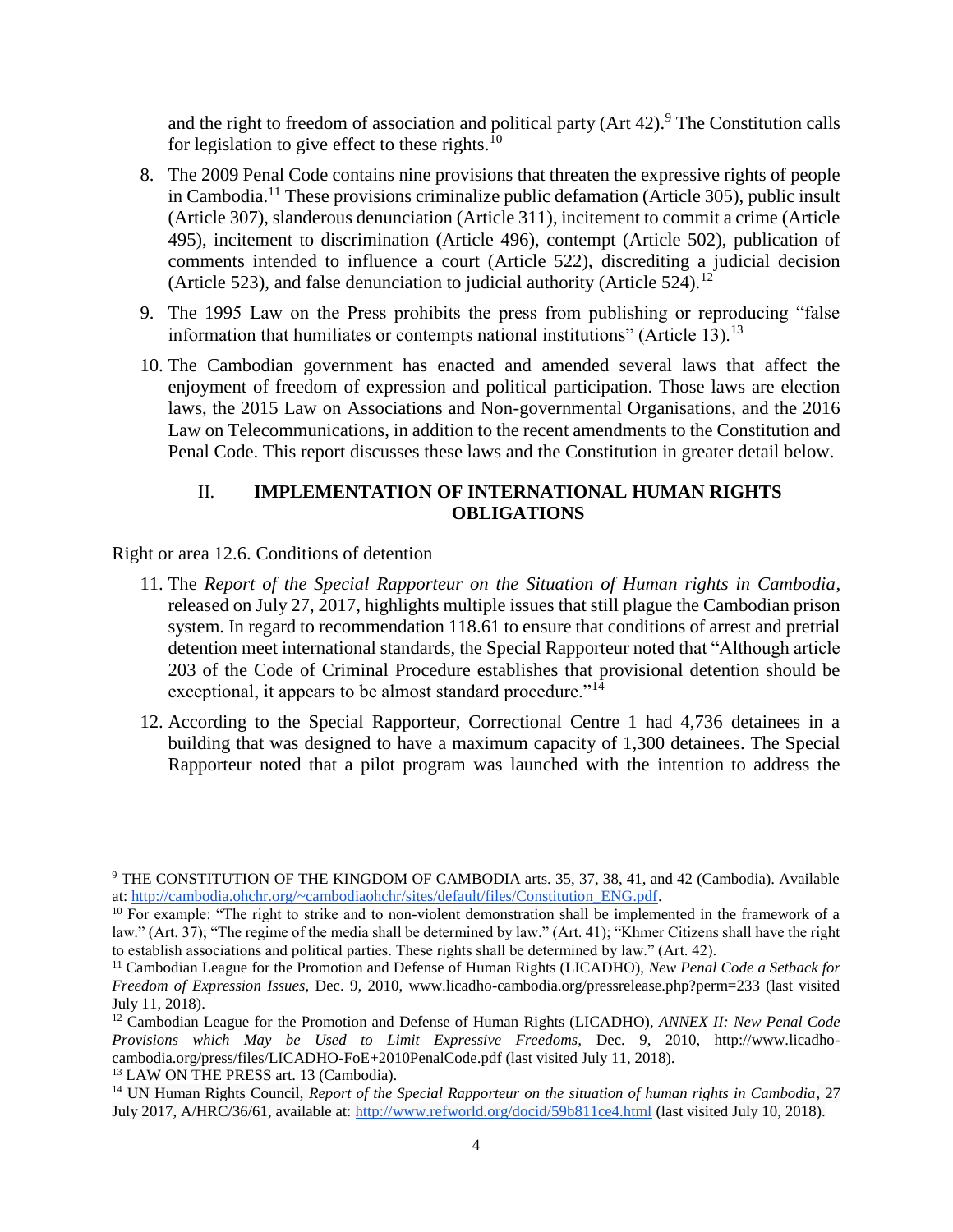problem of overcrowded prisons, with the Minister of Justice to be in charge of the program.<sup>15</sup>

13. The International Committee of the Red Cross (ICRC) has worked with the General Department of Prisons to train and provide electrical training skills for the inmates in order for them to assist in the upkeep of prison infrastructure. At the time of its report on prison conditions in mid-2016, the ICRC noted that many of these prisons "had no ventilation, no water, and no electricity."<sup>16</sup>

Right or area 14.3. Freedom of opinion and expression

## *Continued application of existing restrictive legislation*

- 14. The Constitution of Cambodia recognizes the rights to freedom of expression and assembly except when they affect "national security."<sup>17</sup> This vaguely worded exception can constrain the exercise of both rights.
- 15. The 2009 Penal Code also uses vague terms to describe offenses' elements, such as "serious turmoil in society" (Article 495),<sup>18</sup> "dignity of a person" (Article 502),<sup>19</sup> or "endanger" Cambodian institutions" (Article 523).<sup>20</sup> These vague terms threaten the rights to freedom of expression, as the government can use them as a pretext to prosecute the legitimate exercise of freedom of speech.

## *Promulgation of new, additional legislation restricting freedom of expression*

16. Since the UPR of Cambodia in 2014, the government has continued to pass legislation and amend laws that contain provisions restricting freedom of expression. After several years of delaying the adoption of the Law on Associations and Non-governmental Organisations, in 2015 the Cambodian government enacted the law to restrict the activities of civil society organizations engaging in human rights work. The Law specifically contains a provision that requires domestic and foreign non-governmental organizations to maintain their "neutrality" toward political parties in Cambodia.<sup>21</sup> In addition, the law's vaguely worded

<sup>15</sup> UN Human Rights Council, *Report of the Special Rapporteur on the situation of human rights in Cambodia*, 27 July 2017, A/HRC/36/61, available at: <http://www.refworld.org/docid/59b811ce4.html> (last visited July 10, 2018).

<sup>&</sup>lt;sup>16</sup> International Committee of the Red Cross, "Cambodia: Improving prison living conditions," available at: <https://www.icrc.org/en/document/cambodia-improving-prison-living-condition> (last visited July 10, 2018).

<sup>&</sup>lt;sup>17</sup> THE CONSTITUTION OF THE KINGDOM OF CAMBODIA art. 41 (Cambodia). Available at: [http://cambodia.ohchr.org/~cambodiaohchr/sites/default/files/Constitution\\_ENG.pdf.](http://cambodia.ohchr.org/~cambodiaohchr/sites/default/files/Constitution_ENG.pdf)

<sup>&</sup>lt;sup>18</sup> GENERAL PROVISIONS FOR THE IMPLEMENTATION OF CRIMINAL LAW art. 495 (Cambodia). Available at:

[https://www.unodc.org/res/cld/document/khm/criminal\\_code\\_of\\_the\\_kingdom\\_of\\_cambodia\\_html/Cambodia\\_Crim](https://www.unodc.org/res/cld/document/khm/criminal_code_of_the_kingdom_of_cambodia_html/Cambodia_Criminal-Code-of-the-Kingdom-of-Cambodia-30-Nov-2009-Eng.pdf) [inal-Code-of-the-Kingdom-of-Cambodia-30-Nov-2009-Eng.pdf.](https://www.unodc.org/res/cld/document/khm/criminal_code_of_the_kingdom_of_cambodia_html/Cambodia_Criminal-Code-of-the-Kingdom-of-Cambodia-30-Nov-2009-Eng.pdf) 

<sup>&</sup>lt;sup>19</sup> GENERAL PROVISIONS FOR THE IMPLEMENTATION OF CRIMINAL LAW art. 502 (Cambodia). Available at:

[https://www.unodc.org/res/cld/document/khm/criminal\\_code\\_of\\_the\\_kingdom\\_of\\_cambodia\\_html/Cambodia\\_Crim](https://www.unodc.org/res/cld/document/khm/criminal_code_of_the_kingdom_of_cambodia_html/Cambodia_Criminal-Code-of-the-Kingdom-of-Cambodia-30-Nov-2009-Eng.pdf) [inal-Code-of-the-Kingdom-of-Cambodia-30-Nov-2009-Eng.pdf.](https://www.unodc.org/res/cld/document/khm/criminal_code_of_the_kingdom_of_cambodia_html/Cambodia_Criminal-Code-of-the-Kingdom-of-Cambodia-30-Nov-2009-Eng.pdf) 

<sup>20</sup>GENERAL PROVISIONS FOR THE IMPLEMENTATION OF CRIMINAL LAW art. 523 (Cambodia). Available at:

[https://www.unodc.org/res/cld/document/khm/criminal\\_code\\_of\\_the\\_kingdom\\_of\\_cambodia\\_html/Cambodia\\_Crim](https://www.unodc.org/res/cld/document/khm/criminal_code_of_the_kingdom_of_cambodia_html/Cambodia_Criminal-Code-of-the-Kingdom-of-Cambodia-30-Nov-2009-Eng.pdf) [inal-Code-of-the-Kingdom-of-Cambodia-30-Nov-2009-Eng.pdf.](https://www.unodc.org/res/cld/document/khm/criminal_code_of_the_kingdom_of_cambodia_html/Cambodia_Criminal-Code-of-the-Kingdom-of-Cambodia-30-Nov-2009-Eng.pdf) 

<sup>&</sup>lt;sup>21</sup> LAW ON ASSOCIATIONS AND NON-GOVERNMENTAL ORGANIZATIONS art. 24 (Cambodia). Available at: http://cambodia.ohchr.org/~cambodiaohchr/sites/default/files/Unofficial\_Translation\_of\_5th\_LANGO\_ENG.pdf.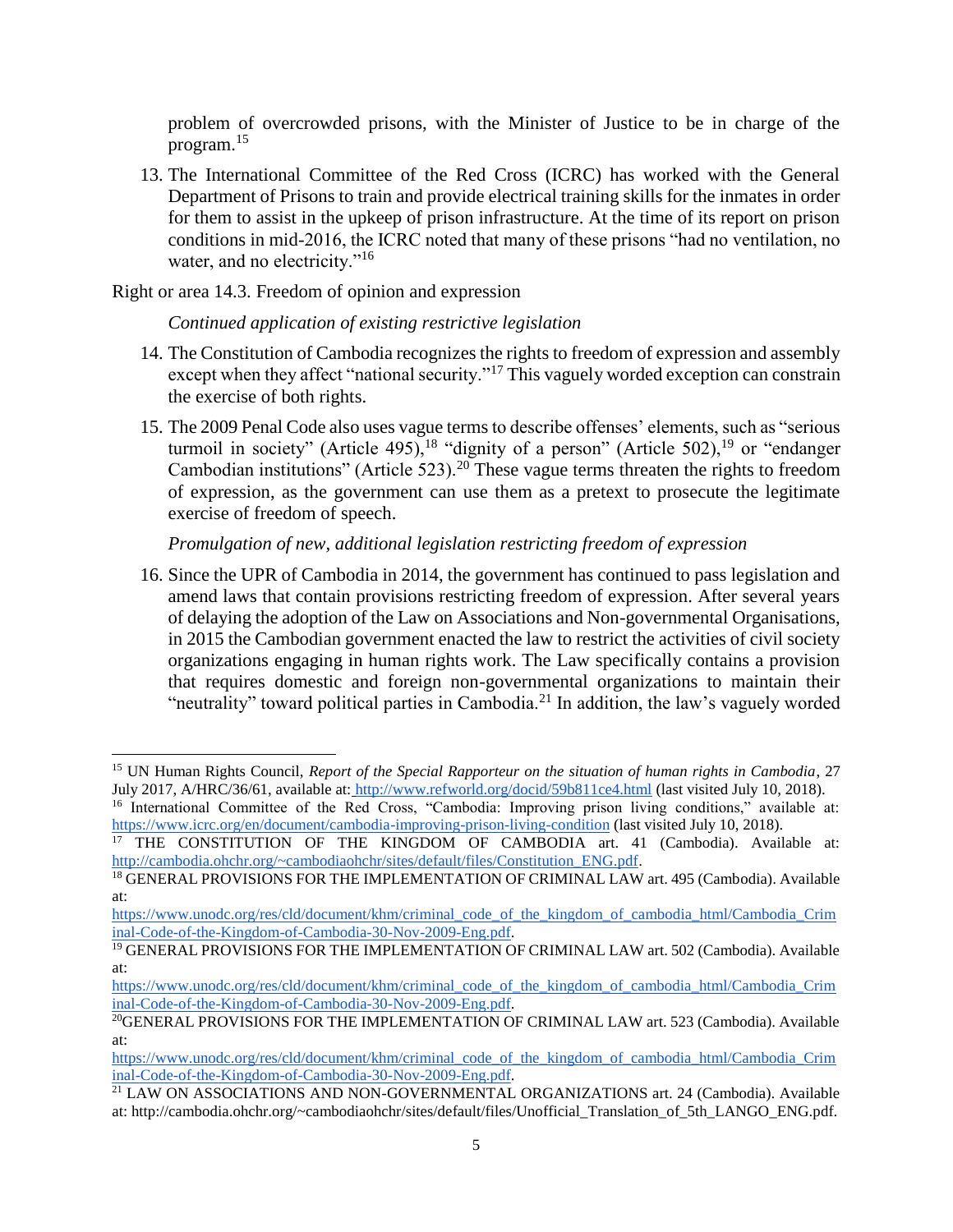guidelines leave many Cambodian organizations unsure how to comply with the law and avoid arbitrary shut-down by the state. $^{22}$ 

- 17. Also in 2015, the government amended the Law on Election of Members of the National Assembly, prohibiting non-governmental organizations and civil society groups from criticizing political parties during the election campaign period and barring them from participating in the process of elections.<sup>23</sup> The government also added similar amendments to the Law on the Election of Commune/Sangkat Councils.<sup>24</sup>
- 18. In 2016, the government passed the Law on Telecommunications, which authorizes government monitoring of telecommunications without the consent of communicators. Specifically, the law includes penalties of up to 15 years in prison for the use of telecommunications equipment to cause "national insecurity."<sup>25</sup> According to the Cambodian League for the Promotion and Defense of Human Rights (LICADHO), the government has used the law to restrict political freedom by, for example, arresting perceived opposition members for their online expression.<sup>26</sup>
- 19. On 14 February 2018, the National Assembly approved draft amendments to the Constitution.<sup>27</sup> Five proposed amendments affect Article 34 (enabling suspensions or withholding of the right to vote), Article 42 (limiting the right to freedom of association by requiring political parties to "put the interest of the nation first"), Article 49 (restricting freedom of association and other political rights by prohibiting people from engaging in "any activities" that directly or indirectly "affect the interests" of Cambodia or its citizens), Article 53 (prohibiting "any form" of foreign interference in internal affairs in Cambodia), and Article 118 (removing secretaries of states from the Council of Ministers (Article 118).<sup>28</sup>
- 20. Also on 14 February 2018, the National Assembly approved a draft amendment to Cambodia's Penal Code. The draft was to make "insulting the King" (also known as lèse-

 $\overline{a}$ 

<sup>22</sup>Janelle Retka, *Two Years on, NGO Law Remains 'Ambiguous,'* Cambodia Daily, July 13, 2017, [https://www.cambodiadaily.com/news/two-years-on-ngo-law-remains-ambiguous-132456/.](https://www.cambodiadaily.com/news/two-years-on-ngo-law-remains-ambiguous-132456/)

<sup>23</sup> Cambodian League for the Promotion and Defense of Human Rights, *The Dangers of Dissent: Attacks on Human Rights Defenders,* (Phnom Penh: LICADHO, July 2017), 12. Also available online at [https://www.licadho](about:blank)[cambodia.org/reports/files/2232017\\_HRD\\_ENG\[finalWeb\].pdf.](about:blank) 

<sup>24</sup> Cambodian League for the Promotion and Defense of Human Rights, *The Dangers of Dissent: Attacks on Human Rights Defenders,* (Phnom Penh: LICADHO, July 2017), 12. Also available online at [https://www.licadho](about:blank)[cambodia.org/reports/files/2232017\\_HRD\\_ENG\[finalWeb\].pdf.](about:blank) 

<sup>&</sup>lt;sup>25</sup> LAW ON TELECOMMUNICATIONS art. 80 (Cambodia).

<sup>26</sup> Cambodian League for the Promotion and Defense of Human Rights, *The Dangers of Dissent: Attacks on Human Rights Defenders,* (Phnom Penh: LICADHO, July 2017), 6. Also available online at [https://www.licadho](about:blank)[cambodia.org/reports/files/2232017\\_HRD\\_ENG\[finalWeb\].pdf.](about:blank) 

<sup>27</sup> Human Rights Watch, *Cambodia: Reject Draft Amendments to the Constitution and Criminal Code*, Feb. 21, 2018, <https://www.hrw.org/news/2018/02/21/cambodia-reject-draft-amendments-constitution-and-criminal-code> (last visited July 11, 2018).

<sup>28</sup> Human Rights Watch, *Cambodia: Reject Draft Amendments to the Constitution and Criminal Code*, Feb. 21, 2018, <https://www.hrw.org/news/2018/02/21/cambodia-reject-draft-amendments-constitution-and-criminal-code> (last visited July 11, 2018).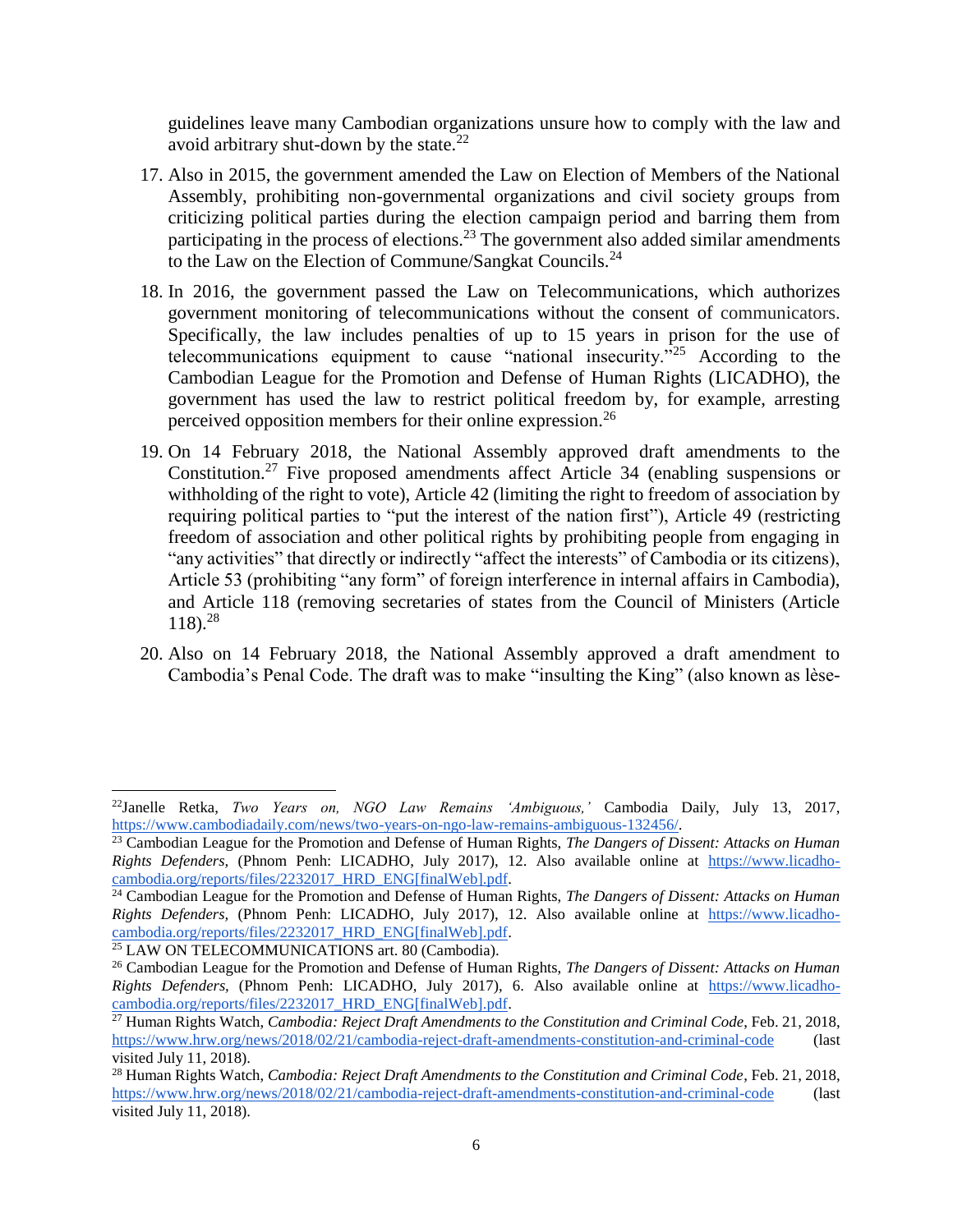majesté) a new crime, punished by up to 5-year imprisonment and a fine of up to US\$2,500 for individuals, and  $$12,500$  for legal entities.<sup>29</sup>

21. According to UN experts, because those amendments are vague, the government could use them to justify "wide-ranging sanctions" punishing the legitimate exercise of fundamental political rights.<sup>30</sup>

## *Crackdown on media and individual journalists*

- 22. The government wields influence over a growing majority of media sources in the country, as independent sources are targeted and weakened. In September 2017, the government forced *The Cambodia Daily*, an independent English-language newspaper, to close after alleging the paper had not paid millions of dollars in taxes, even though Cambodian tax authorities refused to present detailed information about the charges.<sup>31</sup> The paper's editorin-chief said the allegations were merely a pretext to stifle independent press in the country.<sup>32</sup>
- 23. In May 2018, the English-language *Phnom Penh Post*, viewed by many as one of the last independent press sources in Cambodia, was sold to a Malaysian investor with ties to the Prime Minister. Almost immediately, the new ownership intervened in editorial writing and fired several editors for refusing to remove a story about the relationship between the paper's new owner and the Cambodian government.<sup>33</sup>
- 24. The government regularly restricts online criticism, and the majority of domestic radio and television stations operate under the influence of the CPP. In August 2017, the government closed a CNRP-aligned radio station, as well as all stations broadcasting content from the Voice of America (VOA) and Voice of Democracy (VOD), alleging they had committed tax evasion and had lacked permission to air new content.<sup>34</sup>
- 25. The government also targets individual journalists who engage in reporting that is critical of the government, often accusing them of crimes under the Penal Code with little evidence. In November 2017, former Radio Free Asia journalists Uon Chhin and Yeang Sothearin were arrested<sup>35</sup> and held under suspicion of violating Article 445 of Cambodia's

<sup>29</sup> Human Rights Watch, *Cambodia: Reject Draft Amendments to the Constitution and Criminal Code*, Feb. 21, 2018, <https://www.hrw.org/news/2018/02/21/cambodia-reject-draft-amendments-constitution-and-criminal-code> (last visited July 11, 2018).

<sup>30</sup> Human Rights Watch, *Cambodia: Reject Draft Amendments to the Constitution and Criminal Code*, Feb. 21, 2018, <https://www.hrw.org/news/2018/02/21/cambodia-reject-draft-amendments-constitution-and-criminal-code> (last visited July 10, 2018).

<sup>31</sup> U.S. Department of State, *Country Reports on Human Rights Practices for 2017: Cambodia* (2018), <http://www.state.gov/j/drl/rls/hrrpt/humanrightsreport/index.htm?year=2017&dlid=277071> (last visited 11 July 2018).

<sup>32</sup> Richard C. Paddock, *The Cambodia Daily to Close (After Chasing One Last Big Story)*, New York Times, Sept. 3, 2017, [https://www.nytimes.com/2017/09/03/world/asia/cambodia-daily-newspaper.html.](https://www.nytimes.com/2017/09/03/world/asia/cambodia-daily-newspaper.html)

<sup>&</sup>lt;sup>33</sup> Julia Wallace and Mike Ives, *A Newspaper is Sold, and Cambodians Fear the End of Press freedom*, New York Times, May 7, 2018, https://www.nytimes.com/2018/05/07/world/asia/cambodia-phnom-penh-post-Times, May 7, 2018, [https://www.nytimes.com/2018/05/07/world/asia/cambodia-phnom-penh-post](https://www.nytimes.com/2018/05/07/world/asia/cambodia-phnom-penh-post-sale.html?rref=collection%2Ftimestopic%2FCambodia)[sale.html?rref=collection%2Ftimestopic%2FCambodia.](https://www.nytimes.com/2018/05/07/world/asia/cambodia-phnom-penh-post-sale.html?rref=collection%2Ftimestopic%2FCambodia)

<sup>&</sup>lt;sup>34</sup> U.S. Department of State, *Country Reports on Human Rights Practices for 2017: Cambodia* (2018), http://www.state.gov/j/drl/rls/hrrpt/humanrightsreport/index.htm?year=2017&dlid=277071 (last visited 11 July  $2018$ ).<br><sup>35</sup> H<sub>1</sub>

<sup>35</sup> Human Rights Watch, *Cambodia: Release Ex-Radio Free Asia Journalists*, May 12, 2018, <https://www.hrw.org/news/2018/05/12/cambodia-release-ex-radio-free-asia-journalists> (last visited July 11, 2018).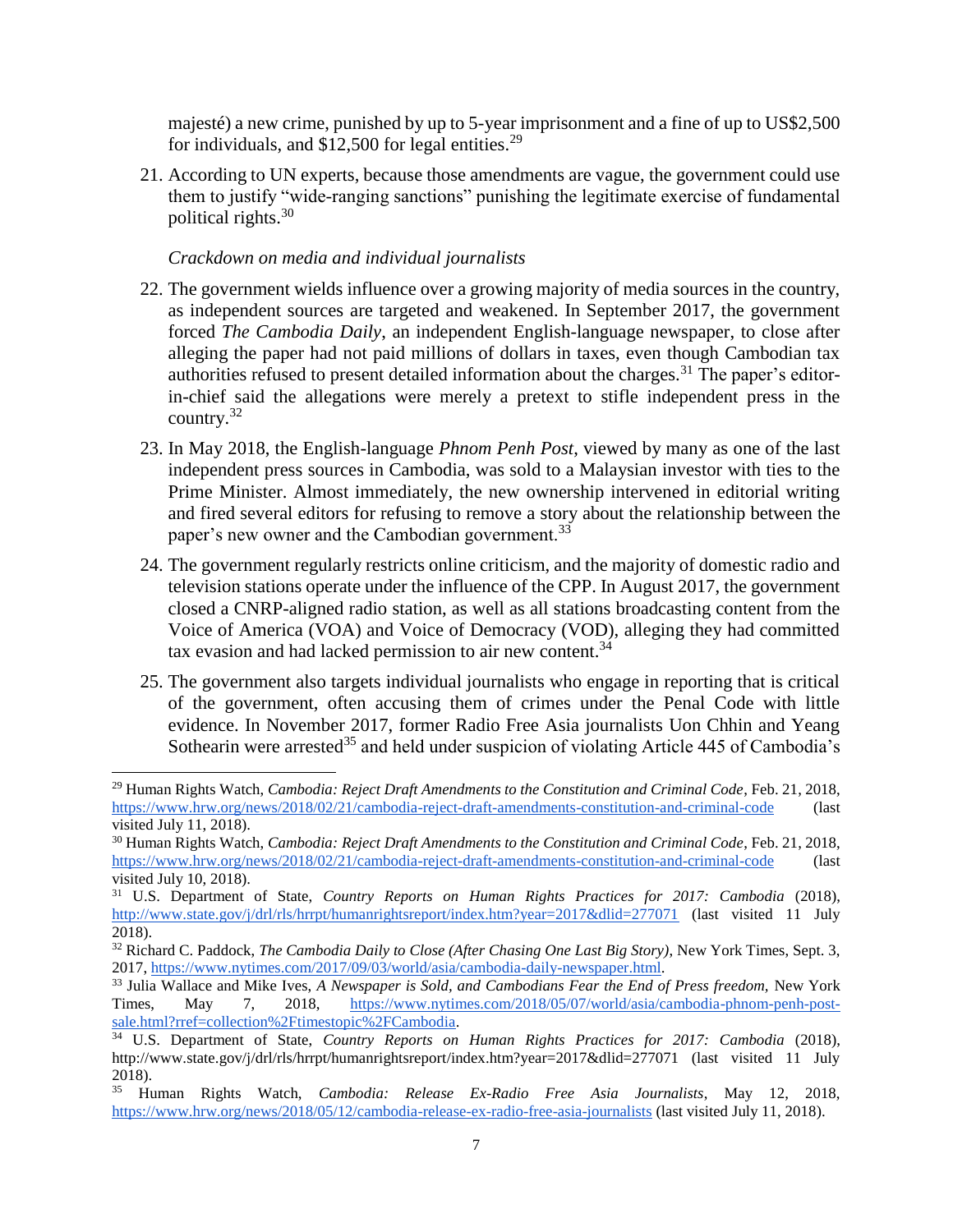Criminal Code.<sup>36</sup> In March 2018, the men were also charged with producing pornography under Cambodia's Law on the Suppression of Human Trafficking and Sexual Exploitation, once again with flimsy evidence.<sup>37</sup> In April 2018, Aun Pheap and Zsombor Peter, former reporters for *The Cambodia Daily*, were charged in absentia with "incitement to commit a felony" after conducting an interview with former opposition members.<sup>38</sup>

Right or area 14.5. Freedom of association

 $\overline{a}$ 

- 26. A government crackdown on all forms of dissent has reached new extremes in Cambodia since its last UPR. People who speak out against the Prime Minister's government are oftentimes targeted and attacked. These attacks can take the form of governmentsanctioned arbitrary arrests or accusations, as well as actions by private parties that appear to have the government's tacit approval.
- 27. One of the most troubling recent developments is a November 2017 Supreme Court decision to dissolve the leading opposition party, the CNRP. By eliminating the most viable challenge to Hun Sen's party in the July 2018 elections, the decision cements indefinite single-party rule for the CNP. Human Rights Watch said the decision had killed democracy in Cambodia.<sup>39</sup>
- 28. Dozens of former CNRP members have fled the country, while one of its co-founders, Kem Sokha, is in prison awaiting trial for allegedly collaborating with U.S. officials to overthrow the government. The CNRP's other co-founder, Sam Rainsy, is in self-imposed exile after being convicted of defamation under the government's new lèse-majesté law. Human Rights Watch and the U.S. State Department consider the charges against both leaders to be politically motivated.<sup>40</sup>
- 29. On July 10, 2016, political commentator Kem Ley was shot and killed at a petrol station where he regularly interviewed Cambodians about their political views. Ley was known for vocalizing his criticisms of the government as a prominent political commentator. Cambodian officials have not conducted a thorough investigation of the murder and who ordered it.<sup>41</sup>
- 30. People affiliated with the CNRP who are abroad fear arrest upon their return to the country, likely for espionage and collaboration with the CIA. One CNRP member said that he was

<sup>&</sup>lt;sup>36</sup> Article 445 holds that one has provided "information that is destructive to national defense to a foreign state," and it carries a prison term of up to 15 years.

<sup>37</sup> Human Rights Watch, *Cambodia: Release Ex-Radio Free Asia Journalists*, May 12, 2018, <https://www.hrw.org/news/2018/05/12/cambodia-release-ex-radio-free-asia-journalists> (last visited July 11, 2018).

<sup>38</sup>Prak Chan Thul, *Cambodian journalist charged with incitement flees amid crackdown*, Reuters, Apr. 24, 2018, [https://www.reuters.com/article/us-cambodia-politics-media/cambodian-journalist-charged-with-incitement-flees](https://www.reuters.com/article/us-cambodia-politics-media/cambodian-journalist-charged-with-incitement-flees-amid-crackdown-idUSKBN1HV1NH)[amid-crackdown-idUSKBN1HV1NH](https://www.reuters.com/article/us-cambodia-politics-media/cambodian-journalist-charged-with-incitement-flees-amid-crackdown-idUSKBN1HV1NH) (last visited 11 July 2018).

<sup>39</sup> Human Rights Watch, *Cambodia: Supreme Court Dissolves Democracy*, Nov. 17, 2017*,*  <https://www.hrw.org/news/2017/11/17/cambodia-supreme-court-dissolves-democracy> (last visited July 11, 2018).

<sup>40</sup> Human Rights Watch, Cambodia: *Drop Case Against Opposition Leader*, Sept. 7, 2017, https://www.hrw.org/news/2017/09/06/cambodia-drop-case-against-opposition-leader (last visited July 11, 2018); U.S. Department of State, *Country Reports on Human Rights Practices for 2017: Cambodia* (2018), <http://www.state.gov/j/drl/rls/hrrpt/humanrightsreport/index.htm?year=2017&dlid=277071> (last visited 11 July 2018).

<sup>41</sup> Cambodian League for the Promotion and Defense of Human Rights, *The Dangers of Dissent: Attacks on Human Rights Defenders,* (Phnom Penh: LICADHO, July 2017), 13. Also available online at [https://www.licadho](about:blank)[cambodia.org/reports/files/2232017\\_HRD\\_ENG\[finalWeb\].pdf.](about:blank)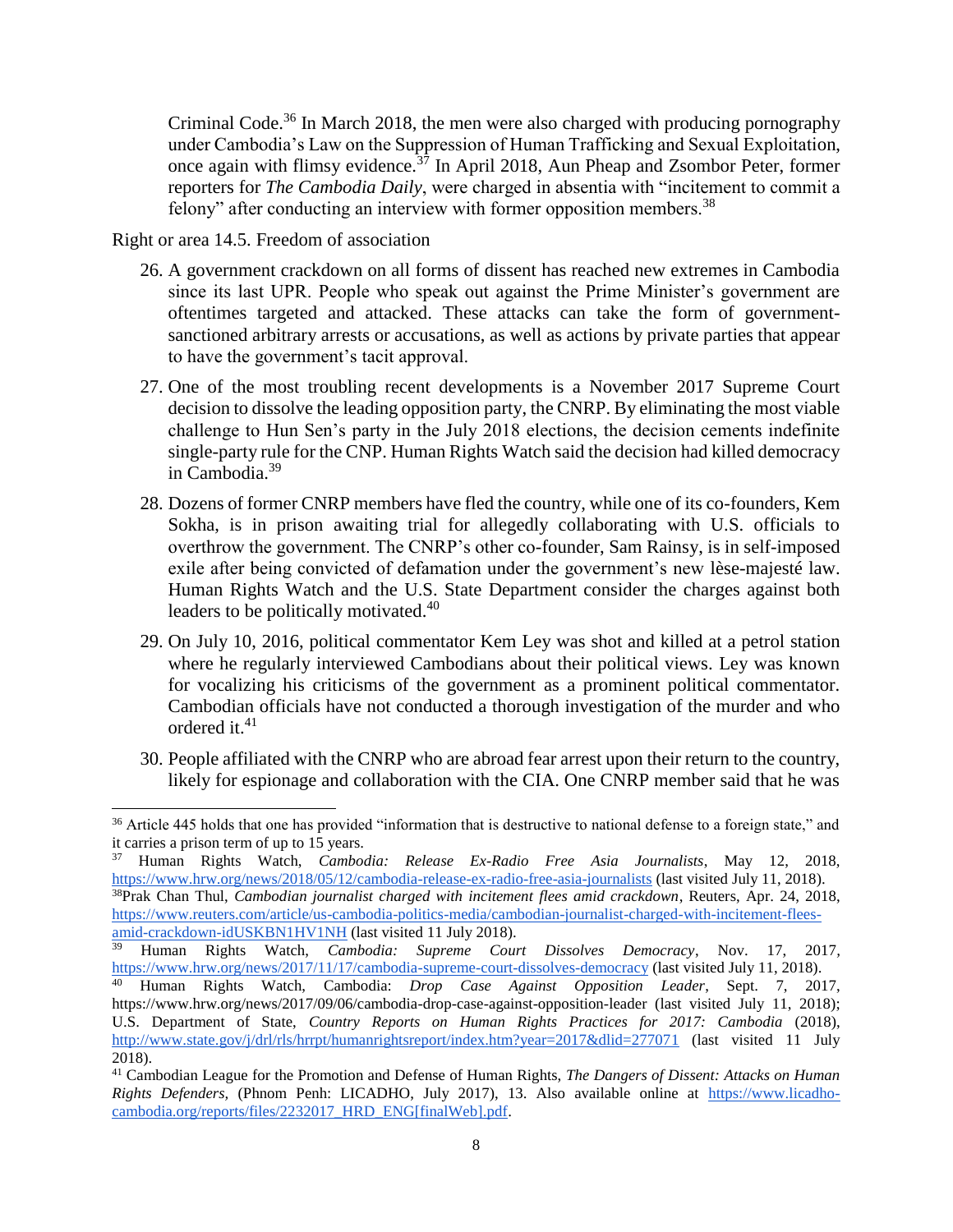attacked in front of the National Assembly building and beaten up by multiple men, while nearby police failed to intervene.<sup>42</sup>

Right or area 36. Human rights defenders

- 31. Cambodian NGOs and human rights activists continue to express concern about government actions targeting their work. Several NGO staff members have been arrested or physically attacked. On October 10, 2016, Am Sam Ath, Monitoring Manager of LICADHO, was attacked by para-police while overseeing a nonviolent World Habitat Day march, and he and another man were left injured and bloodied. No charges were brought against the assailants; instead, both men were summoned to appear before a city prosecutor as suspects of "intentional violence," an offence that carries 1 to 3 years of jail time.<sup>43</sup> In September 2017, authorities arrested Dem Kundy and Hun Vannak of Mother Nature, another NGO, for incitement to commit a felony and for violation of privacy for filming sand-dredging operations in the Koh Kong Province.<sup>44</sup> And in November 2017, Prime Minister Hun Sen announced his intent to dissolve the Cambodian Centre for Human Rights (CCHR), founded by CNRP leader Kem Sokha.<sup>45</sup>
- 32. According to LICADHO, in April 2017 authorities used the pretext of allegations of bribery to jail and charge five human rights defenders. Ny Sokha, Lim Mony, Nay Vanda, and Yi Soksan from the Cambodian Human Rights and Development Association (ADHOC), and National Election Committee (NEC) deputy secretary-general Ny Chakrya were interrogated and detained after an investigation by the government's Anti-Corruption Unit into opposition leader Kem Sokha. After more than a year in detention, the five were released in June 2017 and await trial on charges condemned by local and international groups, including the United Nations.
- 33. On 7 February 2018, the Supreme Court upheld the conviction and prison sentence of human rights defender Tep Vanny, charged with "intentional violence with aggravating circumstances."<sup>46</sup> Amnesty International has said that the convictions against Vanny and other human rights defenders are unfounded, and illustrate Cambodia's compromised criminal justice system.<sup>47</sup>
- 34. Members of Cambodian civil society who are overseas express fear of arrest upon returning to Cambodia $^{48}$

 <sup>42</sup> Interviews conducted by The Advocates (2017–2018).

<sup>43</sup> Cambodian League for the Promotion and Defense of Human Rights, *The Dangers of Dissent: Attacks on Human Rights Defenders,* (Phnom Penh: LICADHO, July 2017), 6. Also available online at [https://www.licadho](about:blank)[cambodia.org/reports/files/2232017\\_HRD\\_ENG\[finalWeb\].pdf.](about:blank)

<sup>44</sup> U.S. Department of State, *Country Reports on Human Rights Practices for 2017: Cambodia* (2018), http://www.state.gov/j/drl/rls/hrrpt/humanrightsreport/index.htm?year=2017&dlid=277071 (last visited 11 July 2018).

<sup>45</sup> Liam Cochrane, *Cambodia's Prime Minister Hun Sen Launches attack on Cambodian Centre for Human Rights*, ABC Australia, Nov. 27, 2017, [http://www.abc.net.au/news/2017-11-27/cambodia-leader-continues-anti-foreign](http://www.abc.net.au/news/2017-11-27/cambodia-leader-continues-anti-foreign-attack/9198018)[attack/9198018.](http://www.abc.net.au/news/2017-11-27/cambodia-leader-continues-anti-foreign-attack/9198018)

<sup>46</sup> Front Line Defenders, *Tep Vanny Sentenced to Prison*, Feb. 7, 2018, <https://www.frontlinedefenders.org/en/case/tep-vanny-sentenced-prison> (last visited July 11, 2018).

<sup>47</sup>Amnesty International, *Supreme Court verdict against Tep Vanny and other activists exposes Cambodia's courts of injustice*, Dec. 8, 2017, [https://www.amnesty.org/en/latest/news/2017/12/supreme-court-verdict-against-tep-vanny](https://www.amnesty.org/en/latest/news/2017/12/supreme-court-verdict-against-tep-vanny-and-other-activists-exposes-cambodias-courts-of-injustice/)[and-other-activists-exposes-cambodias-courts-of-injustice/.](https://www.amnesty.org/en/latest/news/2017/12/supreme-court-verdict-against-tep-vanny-and-other-activists-exposes-cambodias-courts-of-injustice/) (last visited July 10, 2018).

<sup>48</sup> Interviews conducted by The Advocates (2017–2018).